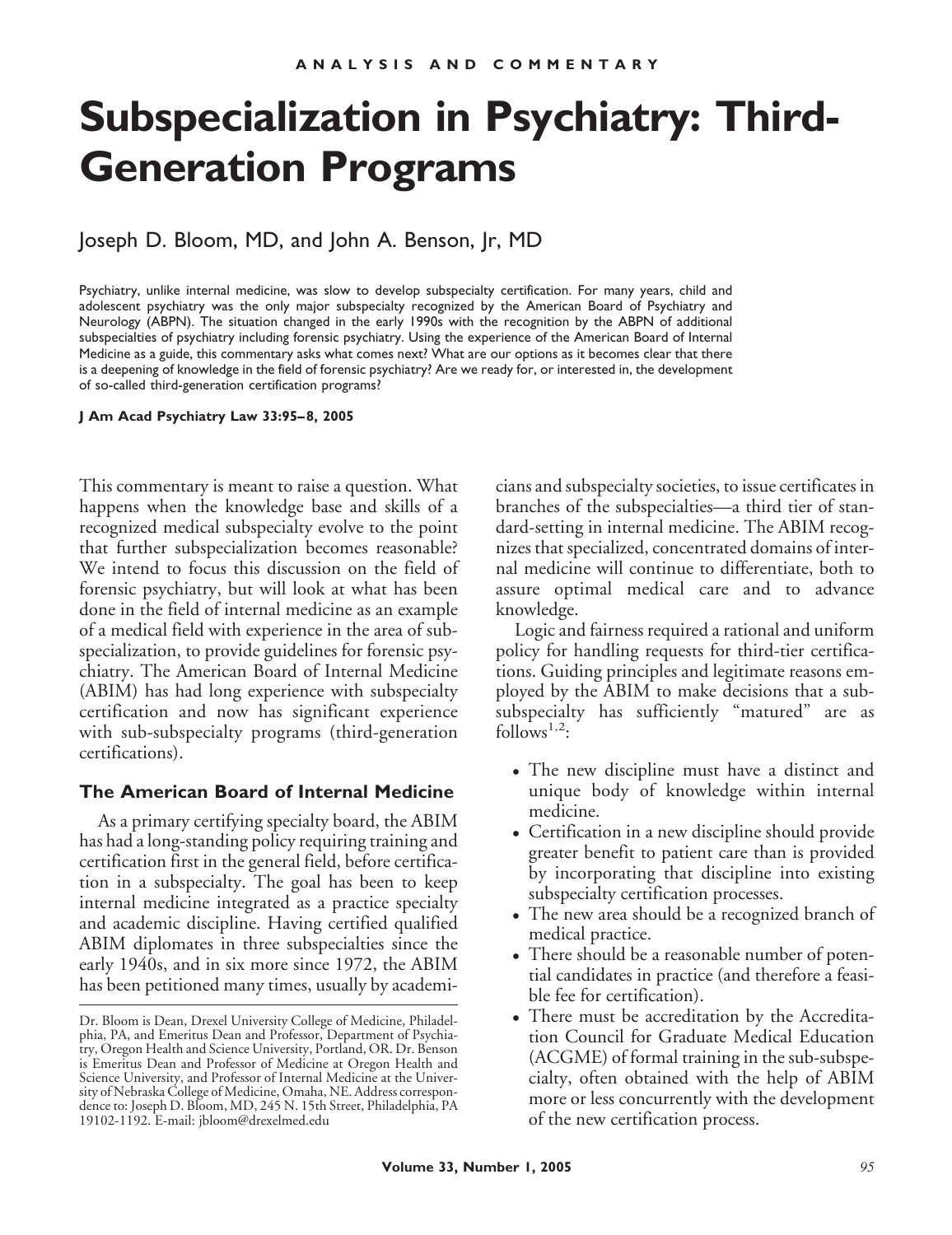- The member certifying boards of the American Board of Medical Specialties (ABMS) must be satisfied with the request and formally approve it.
- Integration of both the parent specialty and its subspecialty and the significance of their certificates should not be compromised.

To accommodate the new process, the ABIM created the term "added qualifications" to refer to competencies added to certification in the specialty or subspecialty. It insisted on at least one year of added training (i.e., no grandfathering solely on the basis of experience), and only time-limited certificates were offered. Policy requires an internist-diplomate to maintain certification in both the added qualification and the parent discipline (i.e., internal medicine or the subspecialty). Trying to avoid fragmentation, as an alternative to creating an added qualification, the board preferred to incorporate new science into the certification of existing and inevitably evolving subspecialty disciplines, even if training in the latter must be extended. The board has also added to the name of a subspecialty the desired new emphasis (e.g., the addition of diabetes to the subspecialty of endocrinology, diabetes, and metabolism).

That said, new third-tier Certificates of Added Qualifications (CAQs) are currently offered in clinical cardiac electrophysiology (after certification in cardiology), interventional cardiology (after cardiology), critical care medicine (after pulmonary disease), and transplantation hepatology (after gastroenterology). Others are under consideration by ABIM and ABMS.

The impact of this phenomenon on practice and training is closely monitored by ABIM. The board assiduously avoids endorsing the use of its certificates as required credentials for granting clinical privileges, even though hospital credentialing bodies do use certificates for this purpose.

New certificates impose new costs, both for the board and for those seeking such recognition. These costs may ultimately be borne by the patient or the public, but the public is protected by a widely recognized certification process from either wanton, selfdeclared competence or from credentials offered by specialty societies with their inherent conflict of interest.

# **The American Board of Psychiatry and Neurology: Forensic Psychiatry**

The American Board of Psychiatry and Neurology (ABPN) was founded in  $1934<sup>3</sup>$  two years earlier than the ABIM, but the ABPN, unlike the ABIM, certified relatively few subspecialties until recently. Today, the ABPN certifies a wide variety of competencies including certification in the "Subspecialty of Forensic Psychiatry."<sup>4</sup> Its first certificates in forensic psychiatry were awarded in 1994. The subspecialty is currently supported by 42 forensic psychiatric training programs approved by the ACGME.<sup>5</sup>

The ABPN describes the content of its multiplechoice examination in forensic psychiatry as covering, in essence, the whole field of forensic psychiatry:

Candidates will be assessed in legal regulation of psychiatry, civil law, criminal law, corrections and correctional health care, legal systems and basic law, children and families, special diagnostic and treatment issues, special procedures in forensic psychiatry, special consultations and investigations, and risk assessment (including violence, dangerousness, criminology, suicide, and psychiatric autopsy), and forensic psychiatry practice issues [Ref. 6, p 31].

This broad approach is as it should be. A year of added training in a subspecialty should attempt to cover the entire subspecialty. Not surprisingly, in a sample of forensic psychiatry training program Web sites, the training program statements mirror the areas outlined by the ABPN. Again, we should be clear that we have no argument with this approach. However, it is within this approach that the seed of this commentary was developed.

# **Third-Generation Competencies**

As a subspecialty develops and as the number of academic and clinical practitioners increases, the knowledge base of a field in turn expands. As this occurs, the ability to maintain expertise in all of the areas of the subspecialty is likely to, of necessity, decrease. In a one-year training program, an individual trainee can develop the knowledge base promised by the program, and can indeed begin to function as a subspecialist. But what does the trainee do if he or she wants to become an expert in a segment of forensic psychiatry? How is this problem addressed?

Before attempting to answer this question, let us briefly illustrate the question with two examples. We provide these examples of what might be considered potential sub-subspecialty areas within forensic psychiatry that might be worthy of Certificates of Added Qualifications.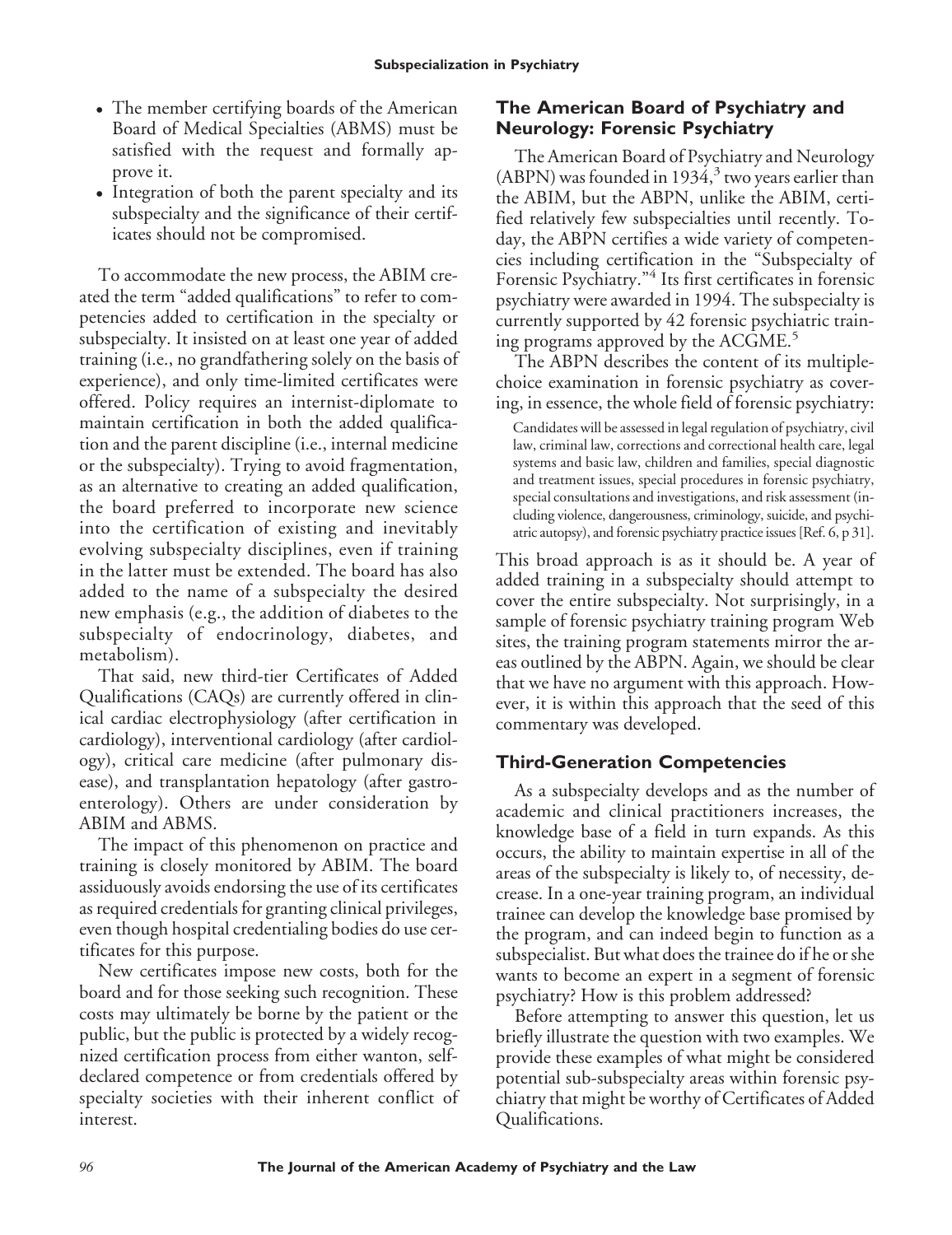## *Public Psychiatry and the Law*

One of us (J.D.B.) came to forensic psychiatry with an interest and having received a fellowship in community psychiatry. It became obvious, as the federal effort in community psychiatry slowed<sup>/</sup> and as deinstitutionalization gained momentum, that knowledge of the laws regulating the care and treatment of severely mentally ill individuals was an absolute necessity for an individual interested in this area of psychiatry. Hence, over the years the Oregon Health and Science University (OHSU) Public Psychiatry Training Program developed a subsection<sup>8</sup> focused on public psychiatry and the law. This program explored a range of forensic interests related to the care and treatment of severely mentally ill individuals. The program originated with a focus on public policy and the treatment of severely mentally ill individuals in hospitals and community mental health centers. As the forensic aspects of the program grew, it focused on the involvement of severely mentally ill individuals in forensic psychiatric hospitals, jails, and prisons. Along with this focus, the OHSU program developed empirical research related to those laws that influence the care and treatment of severely mentally ill individuals, including civil commitment, the right to refuse treatment, and the insanity defense.<sup>9</sup>

## *Evaluation and Treatment of Sexual Offenders*

The evaluation and treatment of sex offenders is an area of great complexity and an area of forensic psychiatry that is underemphasized in most forensic programs, most likely because of the paucity of model treatment programs for this population in most areas of the country. There is an extensive body of literature in this area, and the extent of the problem has become more clear in the last two decades.<sup>10</sup> A training program in this sub-subspecialty could very easily be designed.

## *Other Examples*

Other potential sub-subspecialty areas include correctional psychiatry with a subfocus on offenders with substance abuse, sexual abuse, or antisocial personality. A program could also be developed with a focus on civil law. This is an area that is greatly underemphasized in many training programs and an area that could be combined with a major focus on traumatology.

## **Discussion**

What are the potential solutions to the problems we have defined? Is forensic psychiatry ready for third-generation programs of training and certification? It is our contention that, if we are not at that point now, then we will soon be there. Having some experience with the development of the certification process in forensic psychiatry, we know that forensic psychiatry, as a subspecialty of the ABPN, has had its opponents, both in psychiatry and among other medical specialists. The criteria defined by the ABIM earlier for its new certificates provide some of the reasons. Forensic psychiatry has had a difficult time justifying to others that it is a branch of medical practice and that it benefits patient care. Many forensic psychiatrists have had to go to great lengths to overcome these objections; but the field has overcome the objections and may be able to do so again in regard to third-tier programs. However, the greatest objection, and probably one that is quite justifiable, is that there may not be a reasonable number of potential candidates to warrant the development of a new, very costly certification process.

If this objection is substantiated, what alternatives are there for the development of third-tier training and certification programs? Three potential options come to mind.

1. Encourage diversity among existing training programs. Forensic psychiatry is a popular subspecialty. There does not seem to be too much difficulty in attracting excellent candidates into the already existing programs. There is every reason to believe that additional training programs will be developed in the near future. There is, however, probably a limit to the potential number of applicants for certification. In 2003, 916 medical students matched to psychiatry training programs, while in 2004 there were 979 matches.<sup>11</sup> If 100, or about 10 percent, of graduates of psychiatric residencies enter forensic fellowships, is it reasonable to expect that about 12 to 15 percent of residency program graduates will become forensic psychiatrists? Thus, with the number of forensic training programs increasing and the number of applicants perhaps also increasing modestly, training programs may want to differentiate themselves one from the other by offering general training in forensic psychiatry along with focused expertise in one or more specific areas of forensic psychiatry. Encouraging diversity among programs, which to some extent is occurring